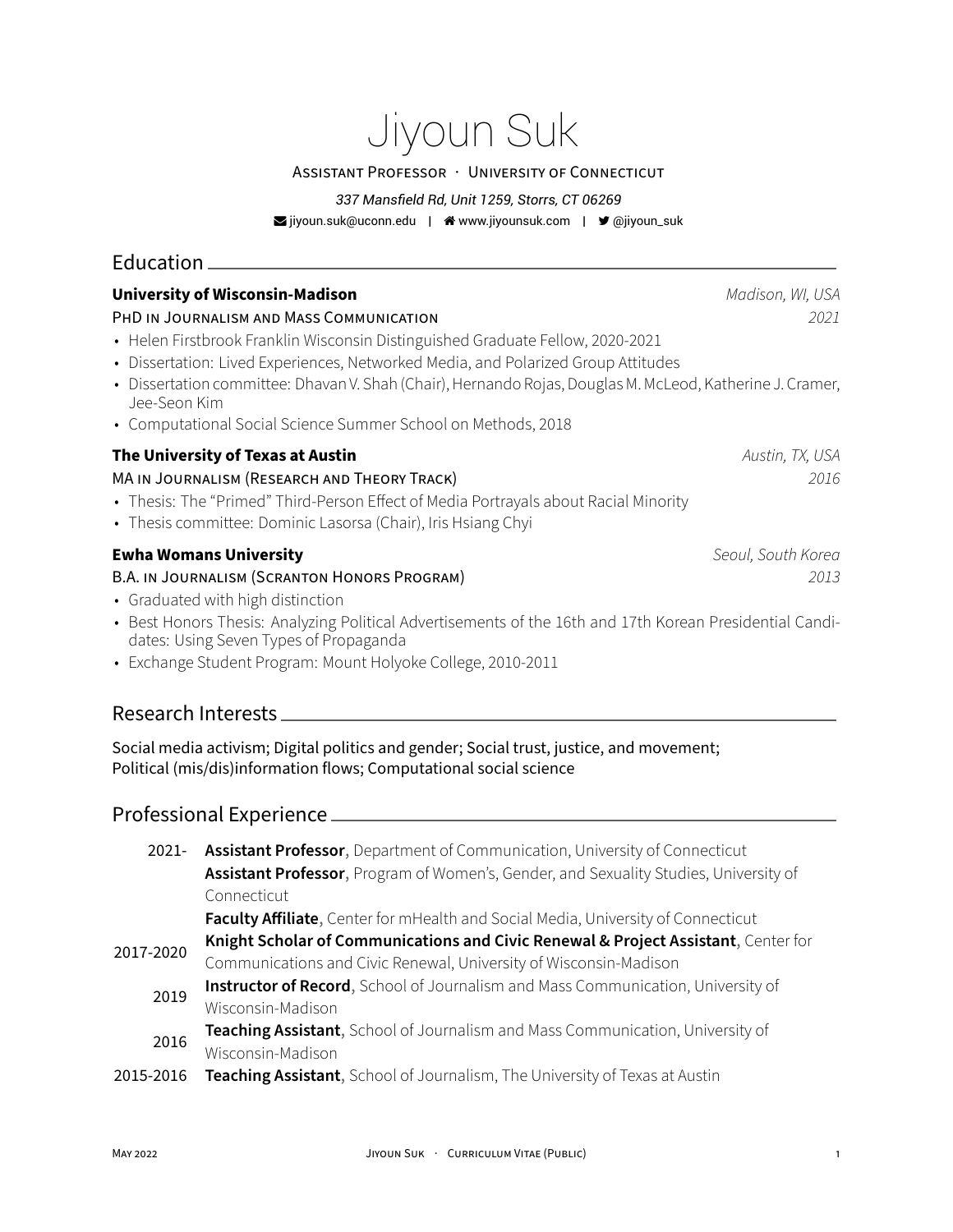#### JOURNAL PUBLiCATiONS

- **Suk, J.**, McLeod, D., & Shah, D. (2022). Spatial Polarization, Partisan Climate, and Participatory Actions: Do Congenial Contexts Lead to Mobilization, Resignation, Activation, or Complacency?. *Political Be‑ havior.* [\[codes\]](https://doi.org/10.7910/DVN/NBS63L)
- **Suk, J.**, Lukito, J., Su, M., Kim, S. J., Tong, C., Sun, Z., & Sarma, P. (Accepted). Do I Sound American? How Message Attributes of IRA Disinformation Relate to Twitter Engagement. *Computational Communi‑ cation Research*. [\[codes\]](https://osf.io/6b4n5/)[\[preprint\]](https://osf.io/dvnjm)
- **Suk, J.**, Shah, D., Bode, L., Edgerly, S., Thorson, K., Vraga, E., Wells, C., & Pevehouse, J. (2022, online first). Political Events in a Partisan Media Ecology: Asymmetric Influence on Candidate Appraisals. *Mass Communication and Society*.
- Su, M., **Suk, J.**, & Rojas, H. (2022, online first). Social Media News Sharing, Political Extremity and Re‑ duced Network Interaction: An Imagined Audience Approach. *Social Media + Society*.
- **Suk, J.**, Shah, D., & McLeod, D. (2022). Breaking the "Virtuous Circle": How Partisan Communication Flows Can Erode Social Trust but Drive Participation. *Human Communication Research, 48*(1), 88‑ 115.
- **Suk, J.**, Coppini, D., Muniz, C., & Rojas, H. (2022). "The More You Know, the Less You Like": How News and Political Talk Shape Political Knowledge and Affective Polarization in Mexico and the United States. *Communication and the Public*.
- Dempsey, S., **Suk, J.**, Cramer, K., Friedland, L., Wagner, M., & Shah, D. (2021). Understanding Trump Supporters' News Use: Beyond the Fox News Bubble. *The Forum, 18*(3), 319‑346.
- Foley, J., Hughes, C., **Suk, J.**, Cramer, K., Friedland, L., Shah, D., & Wagner. M. (2021). Free and Fair? The Differential Experiences of Voting Barriers and Voting Policies in American Midterm Elections. *International Journal of Public Opinion Research, 33*(3), 703‑712.
- Zhang, Y., Lukito, J., Su, M., **Suk, J.**, Xia, Y., Kim, S. J., Doroshenko, L., & Wells, C. (2021). Assembling Social Media Following through Polarized Publics and Media: How Russian IRA Accounts Gained Influence in the 2016 U.S. Election Cycle. *Journal of Communication, 71*(2), 305‑331.
- Ghosh, S., Su, M. H., Abhishek, A., **Suk, J.**, Tong, C., Kamath, K., Hills, O., Correa, T., Garlough, C., Borah, P., & Shah, D. (2022, online first in 2020). Covering #MeToo across the News Spectrum: Political Ac‑ cusation and Public Events as Drivers of Press Attention. *The International Journal of Press/Politics, 27*(1), 158‑185.
- **Suk, J.**, Shah, D., Wells, C, Wagner, M., Friedland, L., Cramer, K., Hughes, C., & Franklin, C. (2020). Do Improving Conditions Harden Partisan Preferences? Communication, Context, and Political Evalua‑ tions During Periods of Contention. *International Journal of Public Opinion Research, 32*(4), 750‑768. [\[supplemental materials\]](https://doi.org/10.1093/ijpor/edz051)
- Wells, C., Friedland, L., Hughes, C., Shah, D., **Suk, J.**, & Wagner, M. (2020) News media use, talk networks and 'populist' attitudes across geographic location: The case of Wisconsin. *International Journal of Press/Politics, 26*(2), 438‑463.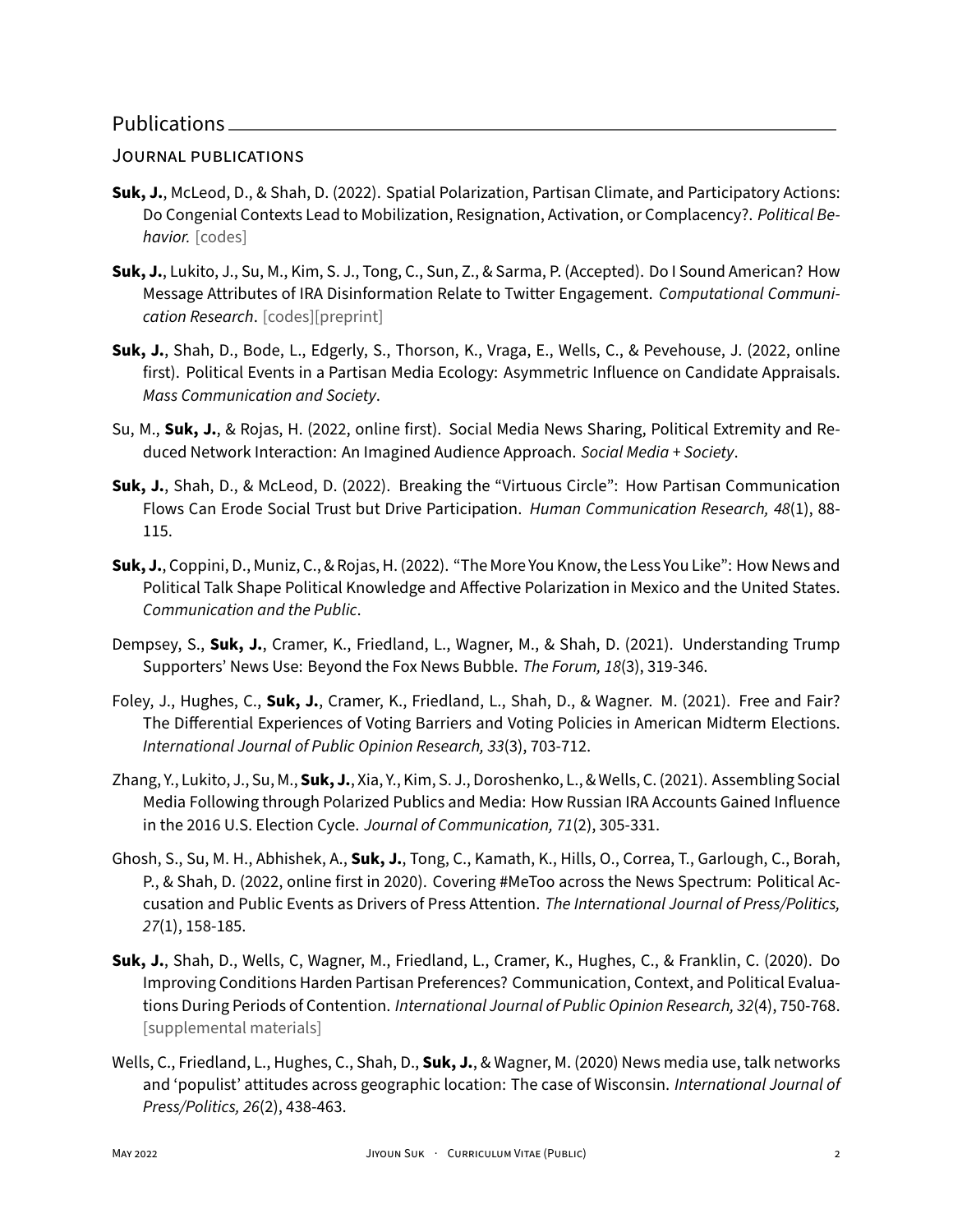- **Suk, J.**, Abhishek, A., Zhang, Y., Ahn, S. Y., Correa, T., Garlough, C., & Shah, D. (2021, online first in 2019). #MeToo, Networked Acknowledgment, and Connective Action: How "Empowerment Through Em‑ pathy" Launched a Social Movement. *Social Science Computer Review*, 39(2). 276-294. [\[codes\]](https://github.com/JiyounSuk/MeToo-2019) [sup[plemental materials\]](https://journals.sagepub.com/doi/suppl/10.1177/0894439319864882)
- Lukito, J., **Suk, J.**, Zhang, Y., Doroshenko, L., Su, M., Kim, S. J., Xia, Y., Freelon, D., & Wells, C. (2020, online first in 2019) The Wolves in Sheep's Clothing: How Russia's Internet Research Agency Tweets Appeared in U.S. News as Vox Populi. *International Journal of Press/Politics, 25*(2), 196‑216.
- Zhang, Y., Shah, D., Foley, J., Abhishek, A., Lukito, J., **Suk, J.**, Kim, S., Sun, Z., Pevehouse, J. & Garlough, C. (2019). Whose Lives Matter? Mass Shootings and Social Media Discourses of Sympathy and Policy, 2012‑2014. *Journal of Computer‑Mediated Communication, 24*(4), 182‑202.
- Lasorsa, D., **Suk, J.**, & Fadnis, D. (2017). Framing of Same‑Sex Marriage Over 17 Years in Two Newspapers is Linked to Ideology Especially in Election Years. *Newspaper Research Journal. 39*(2), 191‑204.
- Park, S. H., Lee, J., & **Suk, J.** (2013). Comparative Analysis on Presidential Rhetoric as Genre Reflected in Rhetorical Situation and Role Criticism. *Rhetoric Society of Korea, 19*, 75‑104. (in Korean)

#### BOOK CHAPTERS

L. Friedland, D. Shah, M. Wagner, K. Cramer, C. Wells, & J. Pevehouse (2022), *Battleground: Asymmetric Communication Ecologies and the Erosion of Civil Society in Wisconsin.* Cambridge University Press. **\*Co‑author in three chapters**

#### CONFERENCE PROCEEDiNGS

Zhang, Y., Wang, Y., Foley, J., **Suk, J.**, & Conathan, D. (2017, July). Tweetingmass shootings: the dynamics of issue attention on social media. In *Proceedings of the 8th International Conference on Social Media & Society* (pp. 1‑5).

#### OTHER PUBLiCATiONS

Lukito, J., Wells, C., Zhang, Y., Doroshenko, L., Kim, S. J., S, M., **Suk, J.**, Xia, Y. & Freelon, D. (2018). The Twitter Exploit: How Russian Propaganda Infiltrated U.S. News. [White paper]. <https://uwmadison.box.com/v/TwitterExploit>

#### UNDER REViEW

- From Weinstein to Kavanaugh: Shifting coverage of sexual violence and the #MeToo Movement across U.S. news media
- When the Personal Becomes Political: Unpacking the Dynamics of Sexual Violence and Gender Justice Discourses across Four Social Media Platforms

#### Presentations

#### CONFERENCE PRESENTATiONS

Zhang, Y., Chen, F., **Suk, J.**, & Yue, Z. (2022, June). *WordPPR: A New Keyword Selection Method for So‑ cial Media Data Retrieval.* Paper will be presented at the Politics and Computational Social Science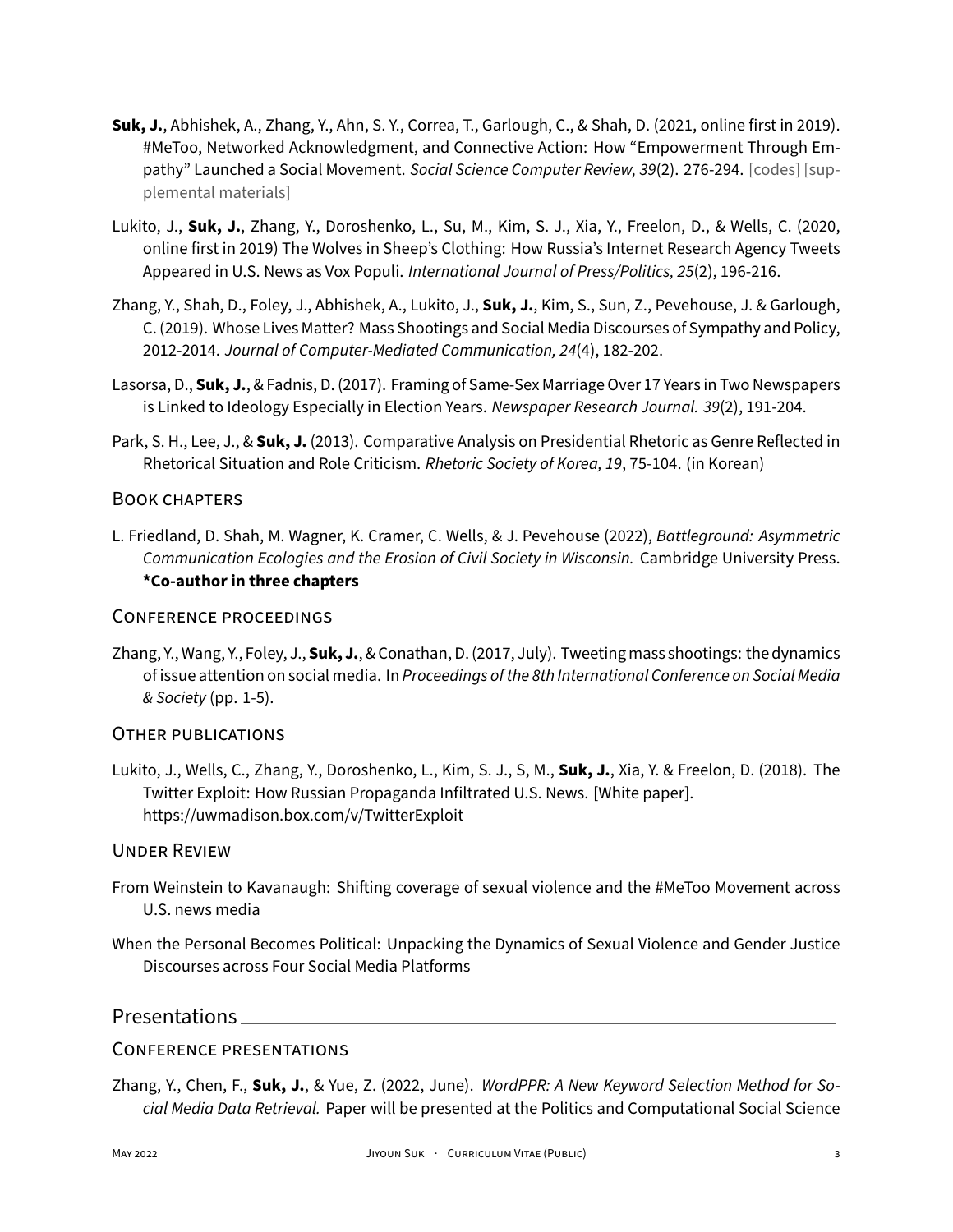(PaCSS), Boston, MA, USA.

- **Suk, J.**, Zhang, Y., Yue, Z., Wang, R., Dong, X., Yang, D., Lian, R., & Kwak, N. (2022, May). *"The Personal is Political": A Cross‑platform Approach to How Networked Acknowledgment before and after #MeToo Transforms into Politicization.* Paper will be presented at the Communication and Technology Divi‑ sion of 2022 ICA annual conference.
- Borah, P., Ghosh, S., **Suk, J.**, Mini, D., & Sun, L. (2022, May). *Feminism not for All? The Discourse Around* White Feminism Across Five Social Media Platforms. Paper will be presented at the Activism, Communication and Social Justice Interest Group of 2022 ICA annual conference.
- Su, M., **Suk, J.**, & Rojas, H. (2022, May). *Performing the Self: Personality Traits, Network Features, and Platform Correlates Underlying Attention to and Uncertainty about an Imagined Audience*. Paper will be presented at the Communication Technology Division of 2022 ICA annual conference.
- Li, J., Lukito, J., Yang, E., **Suk, J.**, Shah, D., & Wagner, M. (2022, May). *Framing Black Lives Matter: The Persistence of Language Cues over Identity, Context, and Media Use*. Paper will be presented at the Political Communication Division of 2022 ICA annual conference. **\*Top 3 Student Paper**
- **Suk, J.**, McLeod, D., & Shah, D. (2020, August). *Am I with Her or with...Him?: Public and Online Participa‑ tion in the 2016 US Presidential Election.* Paper presented at the Political Communication Division of 2020 AEJMC annual conference.
- Su, M., **Suk, J.**, Ghosh, S., Kamath, K., Borah, P., Correa, T., Garlough, C., & Shah, D. (2020, August). *How the Left, Center, and Right Covered the #MeToo Movement: Structural Topic Modeling, Thematic Structure and Language Patterns.* Paper presented at the Political Communication Division of 2020 AEJMC annual conference. **\*1st place in main competition**
- Li, J., **Suk, J.**, Lukito, J., Hughes, C., Foley, J., Friedland, L., Wells, C., Shah, D., & Wagner, M. (2020, Au‑ gust). *When the Desert Matters: Contextual Differences in Local News Environment and Polarized Per‑ ceptions of Local Economy.* Paper presented at the Political Communication Division of 2020 AEJMC annual conference.
- **Suk, J.**, Lukito, J., Su, M., Kim, S. J., Tong, C., Sun, Z., & Sarma, P. (2019, May). *Do I sound American? Pre‑ dicting Disinformation Sharing of Russian IRA tweets from a Linguistic Perspective.* Paper presented at the Computational Methods Interest group of 2019 ICA annual conference, Washington D.C., USA.
- **Suk, J.**, Shah, D., Cramer, K., Friedland, L., Hughes, C., Wagner, M., & Wells, C. (2019, May). *Do Improving Conditions Harden Partisan Preferences? Communication, Context, and Political Evaluations During Periods of Contention.* Paper presented at the Mass Communication Division of 2019 ICA annual con‑ ference, Washington D.C., USA.
- **Suk, J.**, Abhishek, A., Zhang, Y., & Ahn, S. Y. (2019, May). *Temporal Dynamics of the #MeToo Movement.* Paper presented at the Communication and Technology Division of 2019 ICA annual conference, Washington D.C., USA.
- Su, M., **Suk, J.**, & Rojas, H. (2019, May). *Online Sharing, Political Extremity, and Reduced Network Interac‑ tion: An Imagined Audience Approach.* Paper presented at 2019 WAPOR, Toronto, Canada.
- Lukito, J., **Suk, J.**, Zhang, Y., Doroshenko, L., Su, M., Kim, S. J., Xia, Y., & Wells, C. (2018, August). *Zero Day*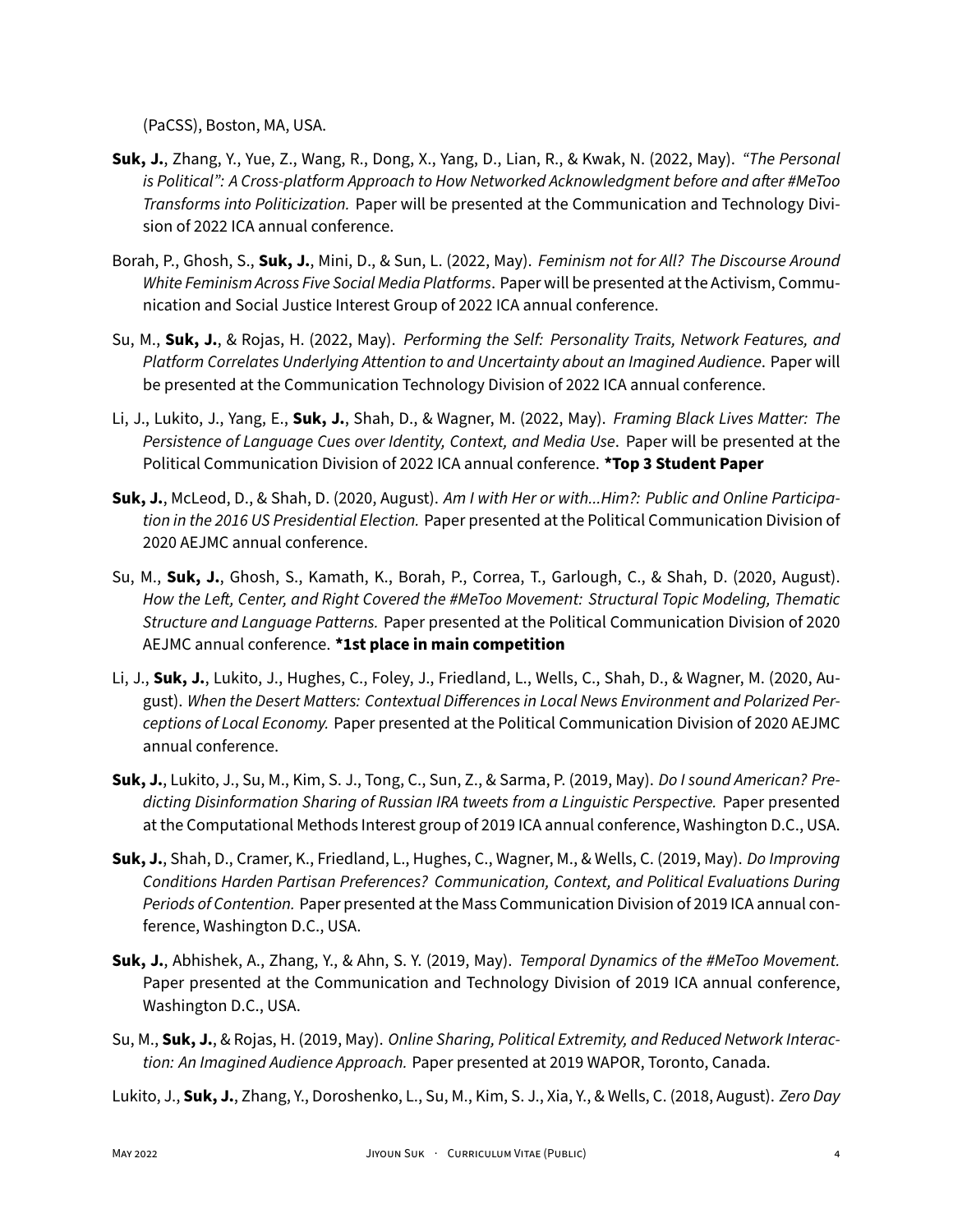*Twitter: How Russian Propaganda Infiltrated the U.S. Hybrid Media System.* Paper presented at the Political Communication Interest Group of 2018 AEJMC annual conference, Washington D.C., USA. **\*1st place in main competition. 3rd place Research Prize for Professional Relevance**

- **Suk, J.**, Shah, D., Bode, L., Edgerly, S., Thorson, K., Vraga, E., Wells, C., & Pevehouse, J. (2018, August). *Partisan Media, News Events, and Asymmetric Political Evaluations in the 2016 Election.* Paper pre‑ sented at the Political Communication Interest Group of 2018 AEJMC annual conference, Washington D.C., USA.
- **Suk, J.**, Zhang, Y., Lukito, J., Su, M., & Foley, J. (2018, May). *Tracing Twitter Buzz: Clustering Hashtags and Handles About Mass Shootings and Gun Control.* Paper presented at the Computational Methods Interest Group of 2018 ICA annual conference, Prague, Czech Republic.
- Shah, D., **Suk, J.**, & McLeod, D. (2018, May). *Communication Flows, Institutional Legitimacy, and Social Trust: How "Echo Chambers" Erode Bonds on the Right and Left.* Paper presented at the Political Communication Division of 2018 ICA annual conference, Prague, Czech Republic.
- Zhang, Y., Shah, D., Foley, J., Abhishek, A., Pevehouse, J., Lukito, J., Kim, S., **Suk, J.**, Yang, F., & Garlough, C. (2018, May). *The Features of Tragedy, Expressions of Sympathy, and Debates over Policy: A Time Se‑ ries Analysis of Mass Shootings and Social Media Discourses.* Paper presented at the Communication and Technology Division of 2018 ICA annual conference, Prague, Czech Republic.
- Su, M., **Suk, J.**, Gill, H., & Rojas, H. (2018, May). Rethinking Political Socialization in the Digital Age: Me‑ dia Use, Political Values, and Expressive Behaviors. Paper presented at the Mass Communication Division of 2018 ICA annual conference, Prague, Czech Republic.
- **Suk, J.** (2017, August). *The "Primed" Third‑Person Effect of Racial Minority Portrayals in Media.* Paper pre‑ sented at the Mass Communication and Society Division of 2017 AEJMC annual conference, Chicago, IL. **\*1st place, top student paper**
- Pelled, A., Choung, H., Lukito, J., Duncan, M., Wang, S., Wu, Y., Gill, H., **Suk, J.**, Kniaz, T. (2017, August). *Who are the Voters? A Contemporary Voter Typology Based on Cluster Analysis.* Paper presented at the Communication Theory and Methodology Division of 2017 AEJMC annual conference, Chicago, IL.
- **Suk, J.**, Coppini, D., Muniz, C., & Rojas, H. (2017, July). *"The More You Know, the More You Hate": How News and Political Talk Shape Political Knowledge and Affective Polarization in Colombia, Mexico and the United States.* Paper presented at 2017 WAPOR, Lisbon, Portugal.
- Zhang, Y., Wang, Y., Foley, J., **Suk, J.**, & Conathan, D. (2017, July). *Tweeting Mass Shootings: The Dynamics of Issue Attention on Social Media.* Paper presented at the International Conference on Social Media & Society, Toronto, Canada.
- Shah, D., & **Suk, J.** (2017, May). *How Convergence Drives Divergence: Testing a Revised Communication Mediation Model.* Paper presented at 2017 ICA pre‑conference, San Diego, CA.
- **Suk, J.** (2015, August). *The Third‑Person Perception and Priming: The Case of Ideal Female Body Image.* Paper presented at the Mass Communication and Society Division of 2015 AEJMC annual conference, San Francisco, CA.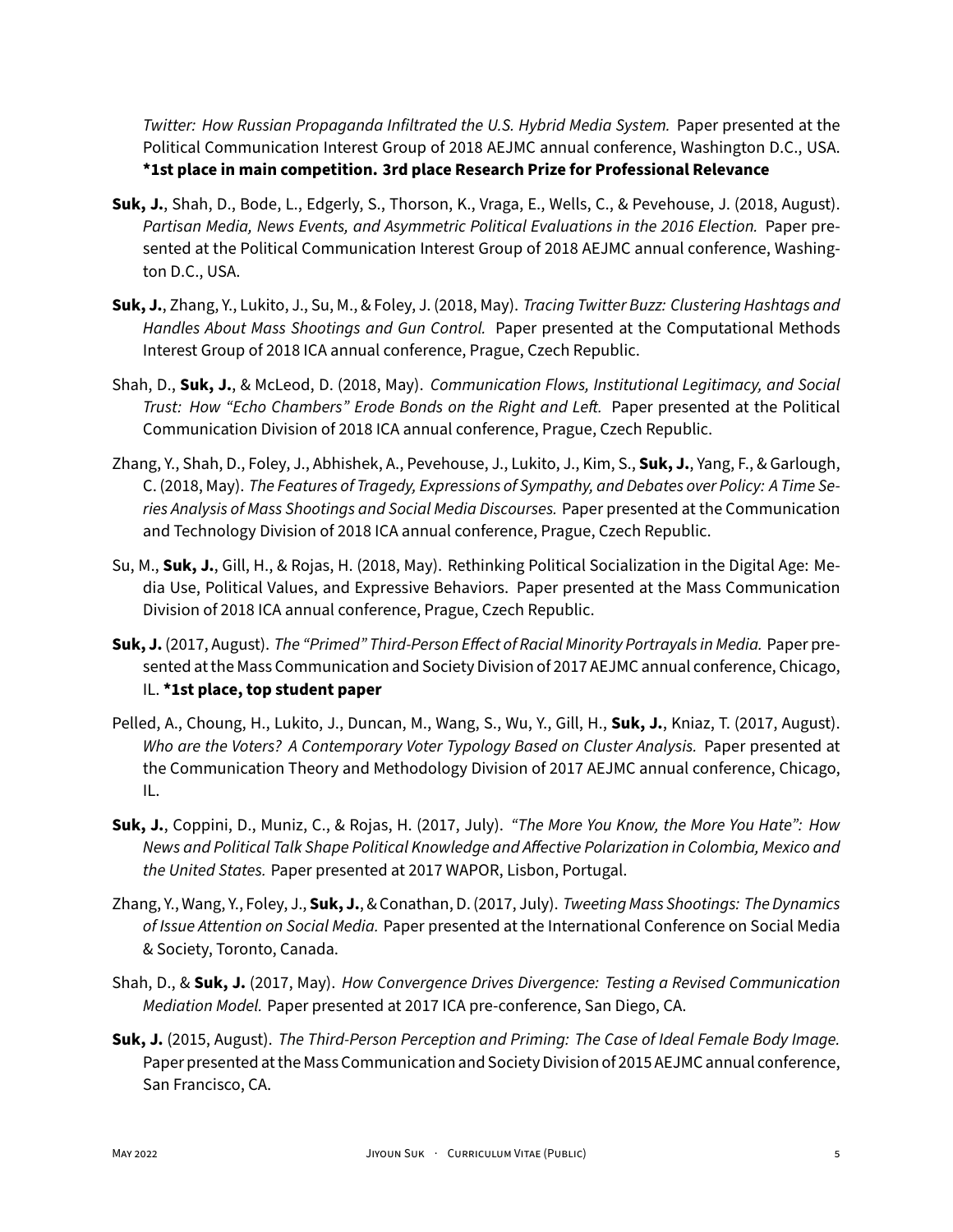- Lasorsa, D., **Suk, J.**, & Fadnis, D. (2015, August). *The Role of Ideology in Media Framing of Same‑Sex Mar‑ riage, 1998‑2014.* Paper presented at the GLBT Interest Group of 2015 AEJMC annual conference, San Francisco, CA.
- Lasorsa, D., **Suk, J.**, & Fadnis, D. (2015, August). *Media Framing of Same‑Sex Marriage and Attitude Change: A Time Series Analysis.* Paper presented at the Communication Theory and Methodology Division of 2015 AEJMC annual conference, San Francisco, CA.

#### INVITED TALKS AND PANELS

- May 2022. *Researching as a Graduate Student*. AEJMC Mass Communication Division and Graduate Stu‑ dents Interest Group
- April 2022. *#MeToo, Networked Acknowledgment, and Connective Action: How "Empowerment Through Empathy" Launched a Social Movement*. (Virtual) Guest Lecture, University of Oklahoma
- December 2021. *Do Improving Conditions Harden Partisan Preferences? Lived Experiences, Imagined Communities, and Polarized Evaluations*. (Virtual) Guest Lecture, Department of Communication, North Dakota State University
- September 2021. *#MeToo, Networked Acknowledgment, and Connective Action: How "Empowerment Through Empathy" Launched a Social Movement*. (Virtual) Guest Lecture, COMM5650: Communication The‑ ory and Society, University of Connecticut
- December 2019. *Am I with Her or with.. Him? Public and Online participation in the 2016 election (with Doug McLeod)*. Journalism and Mass Communication Colloquium, SJMC, UW‑Madison
- March 2019. *#MeToo, Networked Acknowledgment, and Connective Action: How "Empowerment Through Empathy" Launched a Social Movement*. Big Ten Mini Conference, University of Illinois at Urbana‑ Champaign.
- March 2019. *#MeToo, Networked Acknowledgment, and Connective Action: How "Empowerment Through Empathy" Launched a Social Movement*. Board of Visitors' Meeting, SJMC, UW‑Madison.
- March 2019. *#MeToo, Connective Action, and its Global Impact*. Guest Lecture, Department of Gender and Women's Studies, UW‑Madison
- March 2016. *The "Primed" Third‑Person Perception of Ideal Female Body Image*. Guest Lecture, Stan Richards School of Advertising, UT‑Austin

Honors and Awards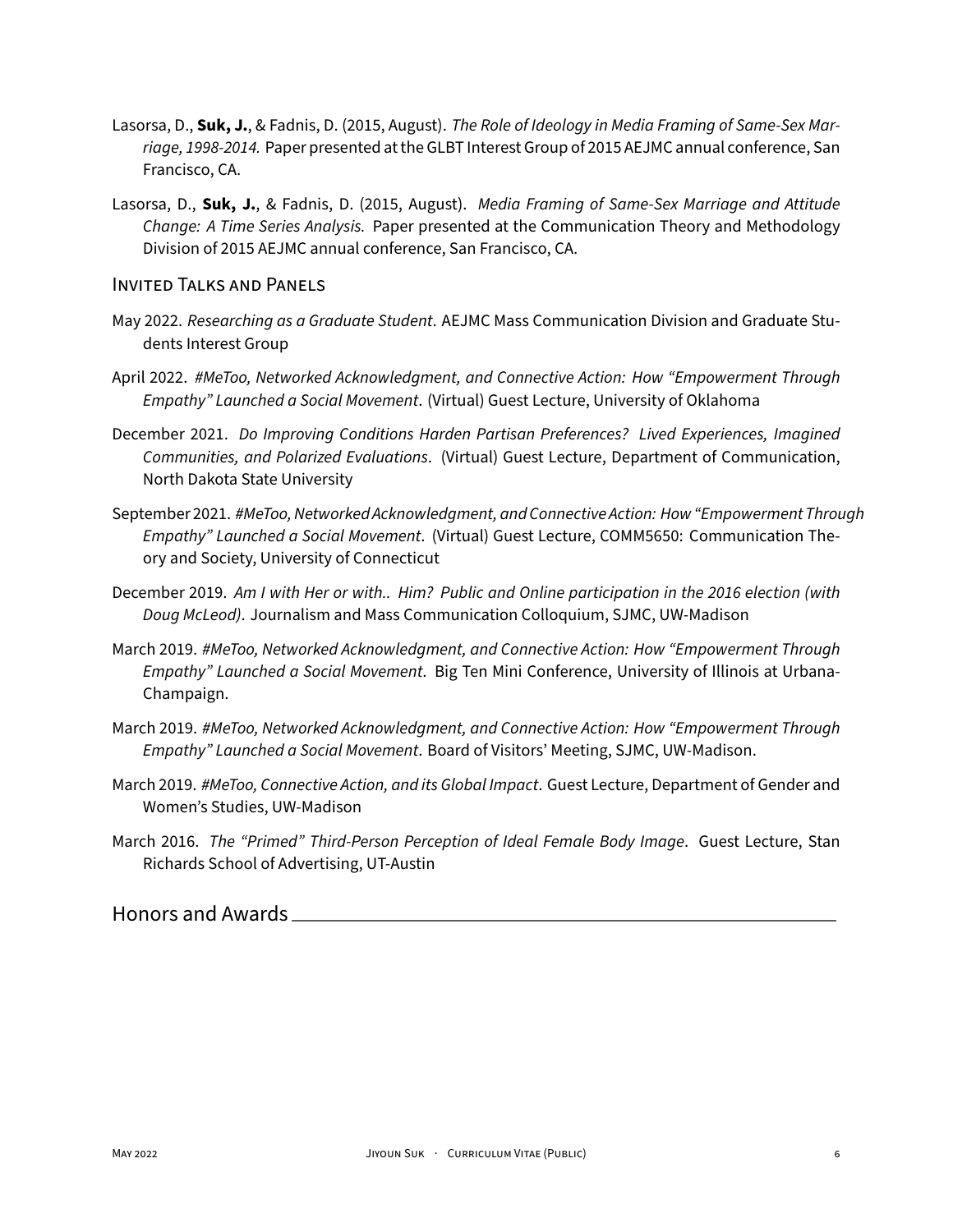- 2022 **Top 3 Student Paper**, Political Communication Division, ICA
- 2020‑2021 **Helen Firstbrook Franklin Wisconsin Distinguished Graduate Fellow**, UW‑Madison
	- 2020 **1st Place in Main Competition**, Political Communication Division, AEJMC
		- 2019 **Graduate Research Award**, SJMC, UW‑Madison
		- 2019 **Travel Grant**, Computational Methods Interest Group, ICA
		- 2019 **Graduate School Travel Grant**, UW‑Madison
		- 2019 **Top Research Paper**, Crossroads Communication, SJMC, UW‑Madison
- 2017‑2019 **School of Journalism and Mass Communication Conference Travel Grant**, SJMC,

#### UW‑Madison

- 2018 **1st Place in Main Competition**, Political Communication Division, AEJMC
- 2018 **3rd Place Research Prize for Professional Relevance**, AEJMC
- 2018 **Graduate Student Scholarship**, Computational Social Science Summer School on Methods
- 2017 **1st Place in Student Competition**, Mass Communication and Society Division, AEJMC
- 2017 **Travel Grant**, Korean American Communication Association (KACA), AEJMC
- 2015 **Ada Frances Miller Fellowship**, UT‑Austin
- 2015 **Teaching Certificate in First‑Year Interdisciplinary Instruction**, UT‑Austin
- 2015 **School of Journalism Graduate Student Scholarship**, UT‑Austin
- 2012 **Best Honors Thesis**, Ewha Womans University
- 2009‑2012 **Scranton Honors Program**, Ewha Womans University
- 2009‑2012 **Ewha Honor Scholarship for academic excellence**, Ewha Womans University
	- 2009 **Scranton Full Fellowship for academic excellence**, Ewha Womans University

# Teaching Experience

#### **INSTRUCTOR**

Gender, Justice, and Hashtags (Hashtag activism), UConn **[Course Developer]** Gender and Communication, UConn Effects of Mass Communication, UW‑Madison Comutational Methods Research Group Workshop, UW‑Madison

# TEACHiNG ASSiSTANT

Introduction to Mass Communication, UW‑Madison Food: Culture and Agriculture, UT‑Austin Freedom: Philosophy/History/Law, UT‑Austin

#### Skills

#### COMPUTATiONAL SKiLLS

• Automated content analysis, Unsupervised and supervised machine learning, Social network analysis, Community detection, Spatial analysis

#### ADVANCED QUANTiTATiVE RESEARCH METHODS

• Hierarchical linear modeling, structural equation modeling, time‑series analysis, longitudinal data analysis using panel data and rolling cross‑sectional data